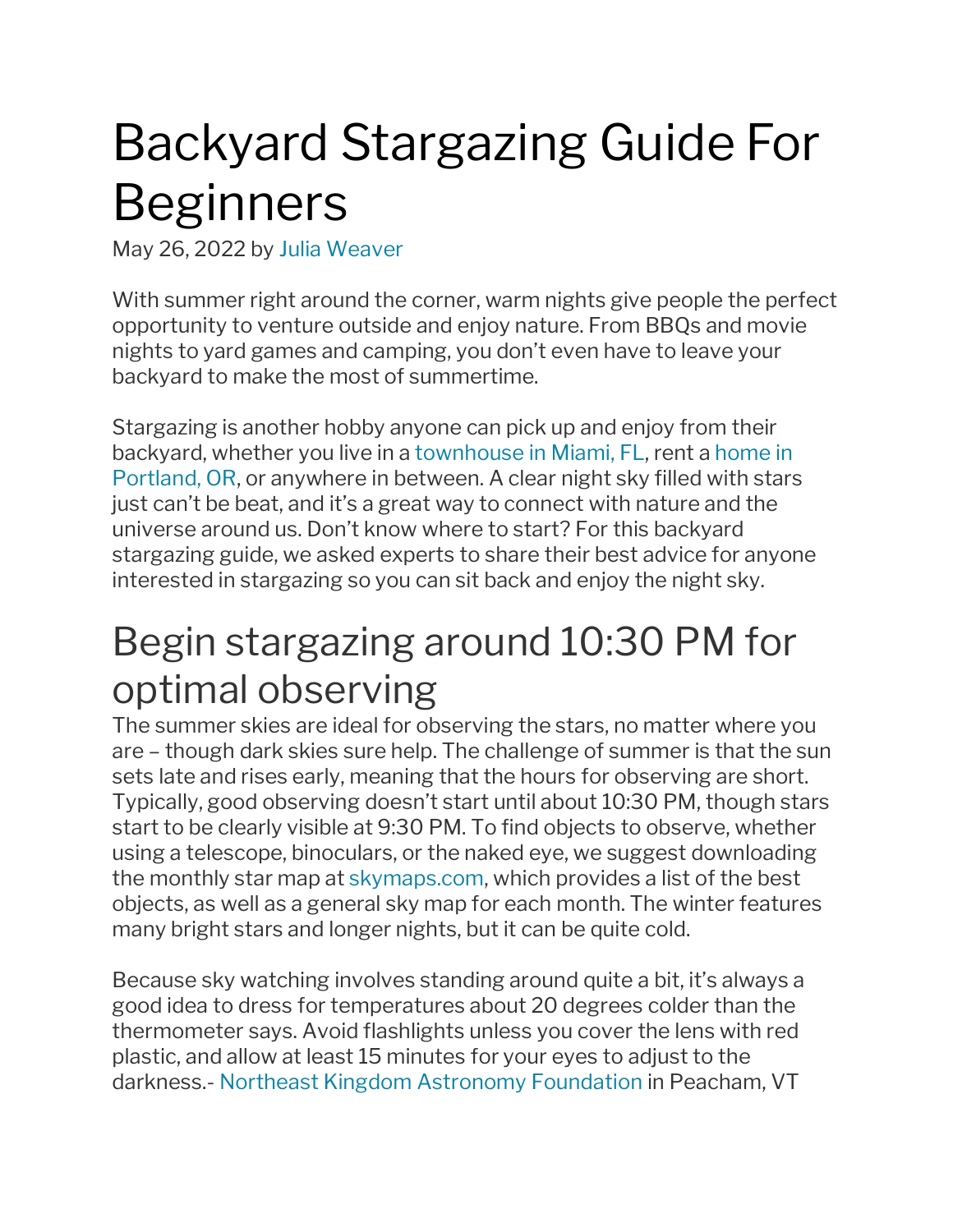#### Lean on technology to make the most of your time

Artificial light pollution has robbed us of the beautiful star-filled night skies that thrilled ancient stargazers. But today's technology has also given back at least as much as it's taken away. While people of the past could see many more stars in their much darker, clearer skies, they had no idea what they were looking at. But we do! That's an advantage anyone can grasp and hold onto, literally, in the palm of their hand. Smartphone apps, like the brilliant "Sky Guide," give us advantages that would make the Roman and Greek gods of traditional sky lore green with envy. Standing in your yard and holding your phone outstretched to the heavens, these apps overlay an Augmented Reality view of the contents of the sky you're seeing, so you can touch, identify, and learn about each constellation, star, planet, or satellite you might see. Be sure to check out the scientific star tales apps like "Sky Guide" offers.

With nothing more than a smartphone, your eyes, and, if you have them, a simple pair of binoculars, your backyard can become a launchpad for boldly going where you've never gone before. – [Greensboro](http://greensboroscience.org/) Science [Center](http://greensboroscience.org/) in [Greensboro,](https://www.redfin.com/city/7161/NC/Greensboro/apartments-for-rent) NC

#### Start with stars like Sirius, Arcturus, or Vega

Enjoying the night sky and stargazing from your [backyard](https://www.redfin.com/blog/backyard-oasis-ideas-for-your-home/) oasis doesn't have to be too technical or complicated. You don't have to own a telescope to start your stargazing journey. Even in the case of considerable light pollution around you, it's possible to see famous and bright sky objects with a naked eye. We encourage beginners to start with the brightest stars in the night sky like Sirius, Arcturus, or Vega. These can be located quickly without any skills. When you can find famous naked-eye stars, move to the next level by stargazing with binoculars since that will open a whole new spectrum of stars to watch. The best conditions to watch the stars are when the moon is dim and doesn't radiate much light. At the same time, the best seasons for star watching are spring and autumn – the night is longer, yet the air can be warm enough to enjoy your time. – [Star](http://starregistration.net/) [Registration](http://starregistration.net/)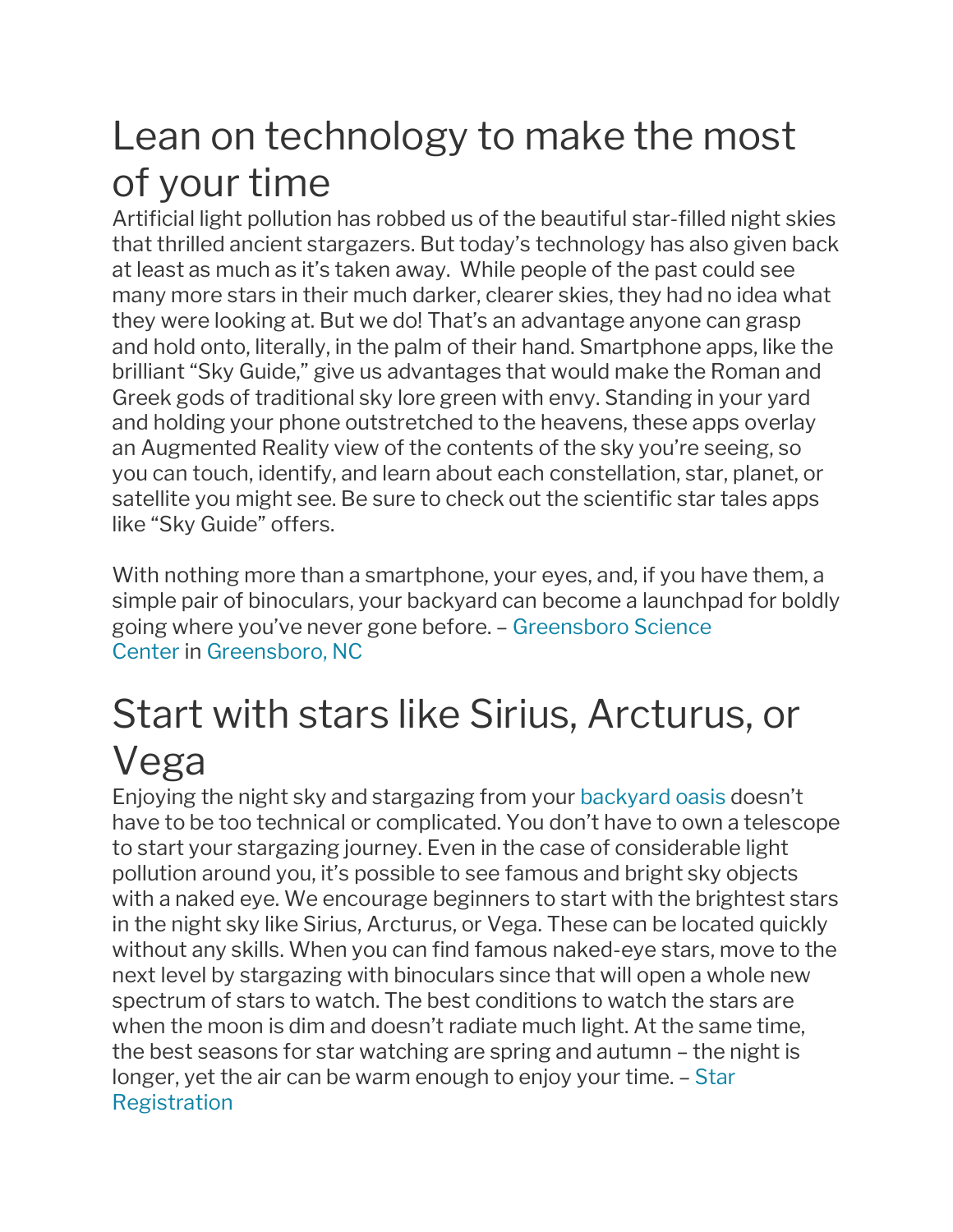### Use a flat surface and find the brightest star in the sky

To achieve an incredible stargazing experience, set up your telescope on a flat surface at least an hour before viewing to allow the optics to adapt to the weather conditions. Ensure that the lens does not point to streetlights, house lights, etc. Start your observation by finding the brightest star in the sky. For best results, use a skywatching software like Dedicated Stars' digital planetarium platform to map out the night sky. – [Dedicated](http://dedicatedstars.com/) Stars

### Prepare for the weather

The best time to stargaze is any day, 30-45 minutes after sunset. Depending on the time of year, you can expect to see some of the planets within our solar system. During the summer months, you may see large bright, tightly formed star clusters called globular clusters, while you will see open clusters during the winter and spring months. Good examples of this would be the Hercules Cluster (Messier 13) during the summer and fall and the Pleiades (Messier 45) during the winter and spring.

Use a telescope for spotting distant objects like planets, galaxies, nebulae, and globular clusters. Use binoculars for open star clusters. You can use both a telescope and binoculars for the Moon. And for meteor showers, you only need a blanket and your favorite tunes.

Always prepare for your weather conditions, and don't forget bug spray during the summer and warm socks during the winter. There are great websites dedicated to giving you the best possible forecast for stargazing, such as Clear Dark Sky and Astrospheric.

Don't be afraid to use a phone app or a program to observe the planets. My two favorites to use are SkySafari for the iPhone and Stellarium for the computer. If you want to learn about our universe, visit NASA Eyes, and if you want to track the International Space Station, sign up for alerts with Spot the Station from NASA. – Katherine Troche, Kuiper Kat's [Astronomy](https://www.kuiperkat.org/)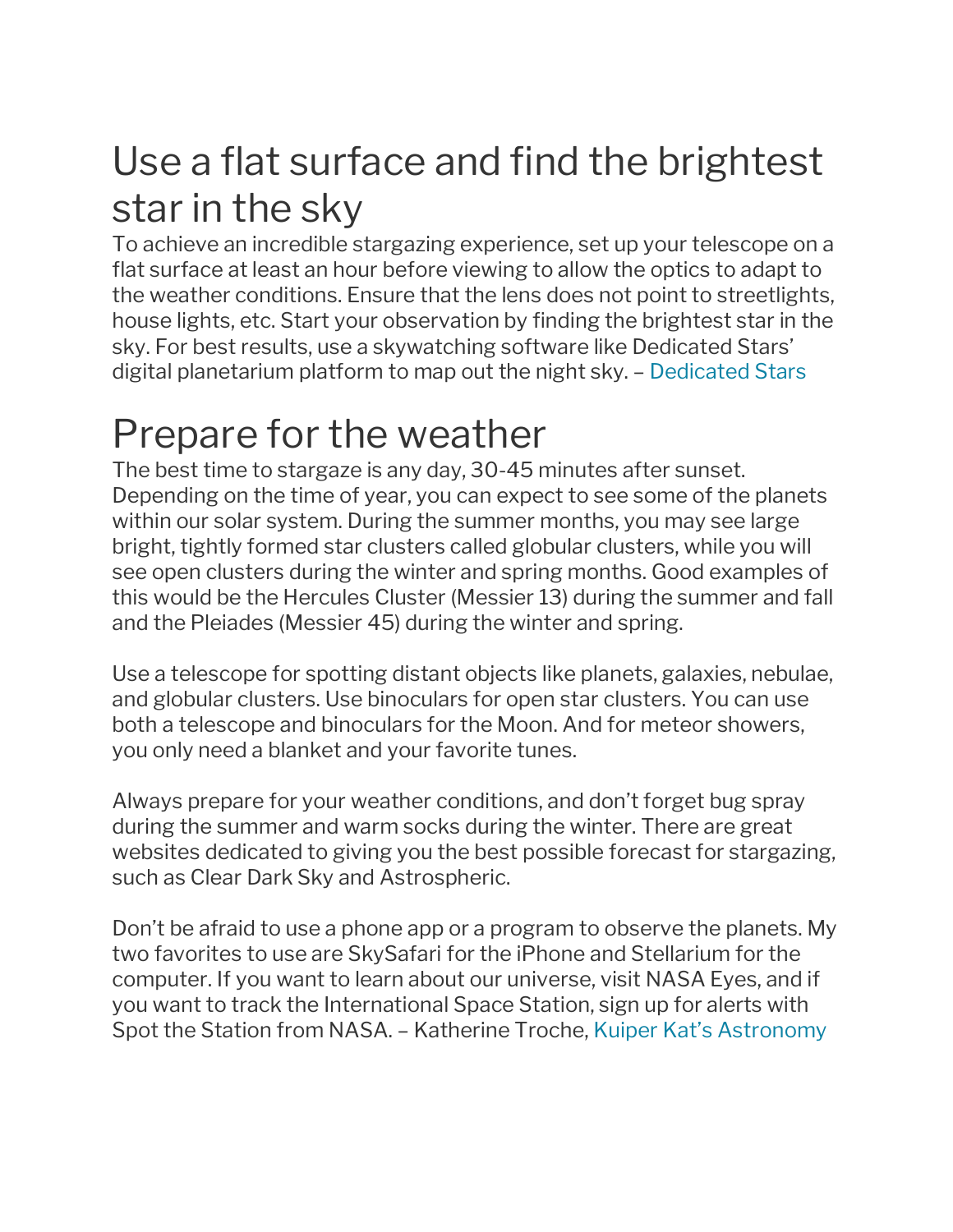#### Stargaze often and at different times of the month

Different constellations are in view each season, so stargaze often. Allow your eyes time to adjust to the dark so you can see more objects with your naked eye. If you need help identifying single stars, constellations, or planets, use a stargazing app, but turn the brightness down to save your night vision. Try stargazing at different times of the month. You can see more stars when there is no moon, but the moon also offers a beautiful night sky experience.

Tune into the podcast Night Sky Tourist for a stargazing tour. Listeners can take the podcast outside for help identifying that week's visible constellations and planets. You'll also hear ancient star stories associated with the constellations. – Vicky Derksen, Night Sky [Tourist](http://nightskytourist.com/)

# Point your feet south

The night sky is confusing because everything moves from hour to hour and from night to night. Here's a practical way to become clear about this movement. Lie on a lawn chair with your feet pointing and watch a bright star, comparing its position with a tree, for example. You'll find it moves rightward along a path like an arch. Stars revolve around the North Pole star from east to west because the Earth is spinning in the opposite direction. – Guy Ottewell, Universal [Workshop](https://www.universalworkshop.com/)

#### Use a flat surface and find the brightest star in the sky

To achieve an incredible stargazing experience, set up your telescope on a flat surface at least an hour before viewing to allow the optics to adapt to the weather conditions. Ensure that the lens does not point to streetlights, house lights, etc. Start your observation by finding the brightest star in the sky. For best results, use a skywatching software like Dedicated Stars' digital planetarium platform to map out the night sky. – [Dedicated](http://dedicatedstars.com/) Stars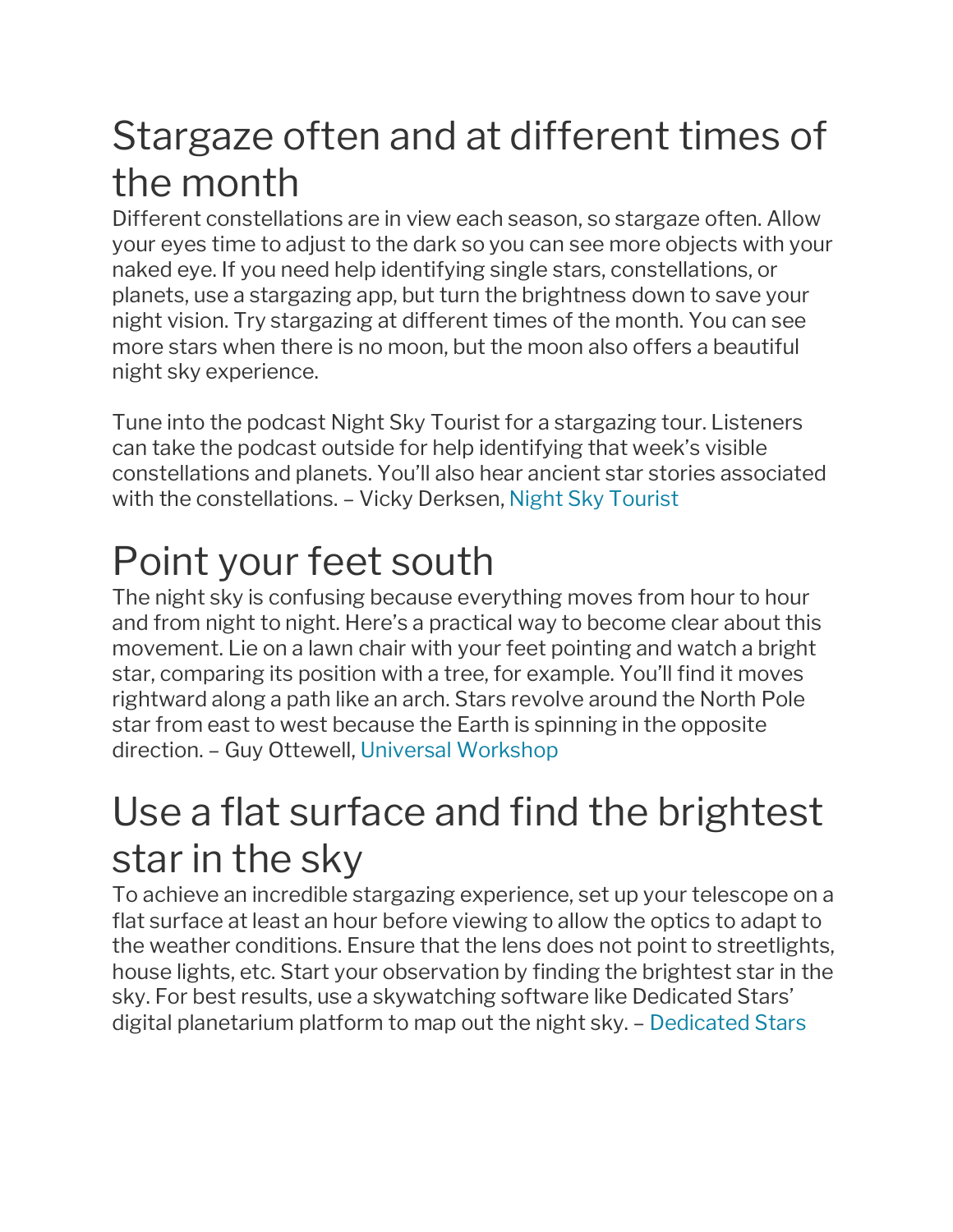### Consider special filters to enhance objects

Use a red-filtered flashlight, an observation log, binoculars, a telescope, and a planisphere, commonly called a Starfinder, to locate stars and constellations and the celestial objects within their boundaries. Observe the phases of the Moon with its monthly orbit around the Earth using a calendar and peer into numerous impact craters on its surface. Using the Sky & Telescope and Astronomy magazines, discover when and where to look for planets and invest in a set of star charts. If you live in the city, consider using special filters to enhance dim objects by increasing contrast and blocking wavelengths associated with incandescent and fluorescent lighting to allow a very high transmission of wavelengths of light coming from faint clouds of gas and dust space. Astronomy is truly an incredible experience for young and old alike. From your backyard, you can see lunar and solar eclipses, the ice crystal rings of Saturn, streaks of light across the sky from meteor showers, and celestial interlopers known as comets, all seen from the surface of our natural spaceship, Earth. – Kevin Manning, Astronomer at Look Up to the [Stars](https://www.lookuptothestars.com/)

### The best time to stargaze

Urban light pollution makes backyard stargazing tricky, but you can still make out major constellations and planets if you wait for the right time.

#### Best days for stargazing

- 1. Choose the nights of the new moon or days approaching it or 2 to 3 days just after it.
- 2. Check the moonrise and moonset times on the chosen day.
- 3. Check to make sure the sky is cloudless and clear with no chance of rain.
- 4. Time stargazing between sunset, moonset, and moonrise, sunrise, i.e., when there is no moon and sun in the sky.

#### Best seasons for stargazing

1. During winter/fall, Earth faces only 25% of the Milky Way, so stars don't appear as dramatic.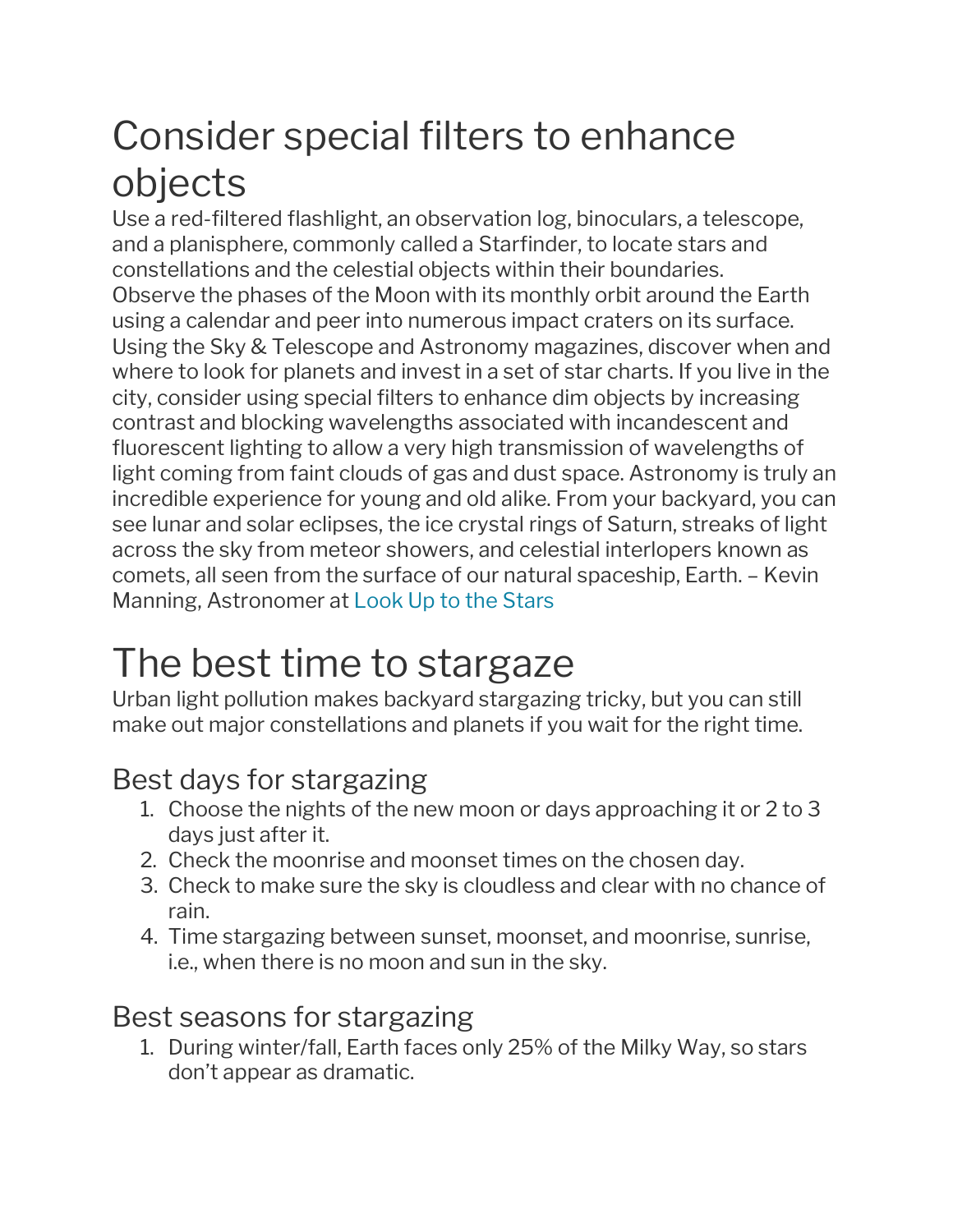2. During summer, Earth faces 75% of the Milky Way, so we see a dramatic night sky. You can see Scorpius, Sagittarius, Leo, Ursa Major, Summer Triangle (Deneb, Vega, Altair), North Star, Mars, Jupiter, and Saturn.

#### Recommended gadgets for stargazing

- 1. Pentax K-3 II 10-20mm, lens f/4, aperture ISO (up to 12800), 30 sec + exposure time. Bulb mode with a trigger can also be used.
- 2. Tripod is a must. Care must be taken when increasing ISO beyond 6400 as it introduces noise in the picture. – Travel as [Family](http://travelasfamily.com/Stargazing)

#### Allow your eyes to adjust and retain your night vision

The best time to enjoy backyard stargazing is a clear night without Moon illumination. Choose a spot where you can see the stars. Turn off any lights you can control and block out others by placing something opaque in front of them. Give your eyes several minutes to adapt. If you need to read sky charts or find your way around, use a light source with a red filter. It will help you retain your night vision for the best views of the night sky. – [Telescope](http://telescopenights.com/) Nights

### Plan a stargazing trip to a rural destination

Planetariums, eclipses (both solar and lunar), planets (when available), the moon, bright meteors, and bright stars are all wonders that urban residents can enjoy. Check online for when and where to see the International Space Station, planets, eclipses, and meteor showers. I also urge you to plan one trip to an open space at least 50 miles from any city on a clear and moonless night and watch the nightfall. Late on summer nights, the Milky Way is a jaw-droppingly glorious sight. – Dave Manness, Planetarium Supervisor at [Museum](http://www.moshmemphis.com/) of Science & History in [Memphis,](https://www.redfin.com/city/12260/TN/Memphis/apartments-for-rent) TN

# Enjoy the beautiful night sky

Try to find the darkest place outside your residence. The darker it is, the more you'll see. Just lay down and look up. Let your mind wander and your